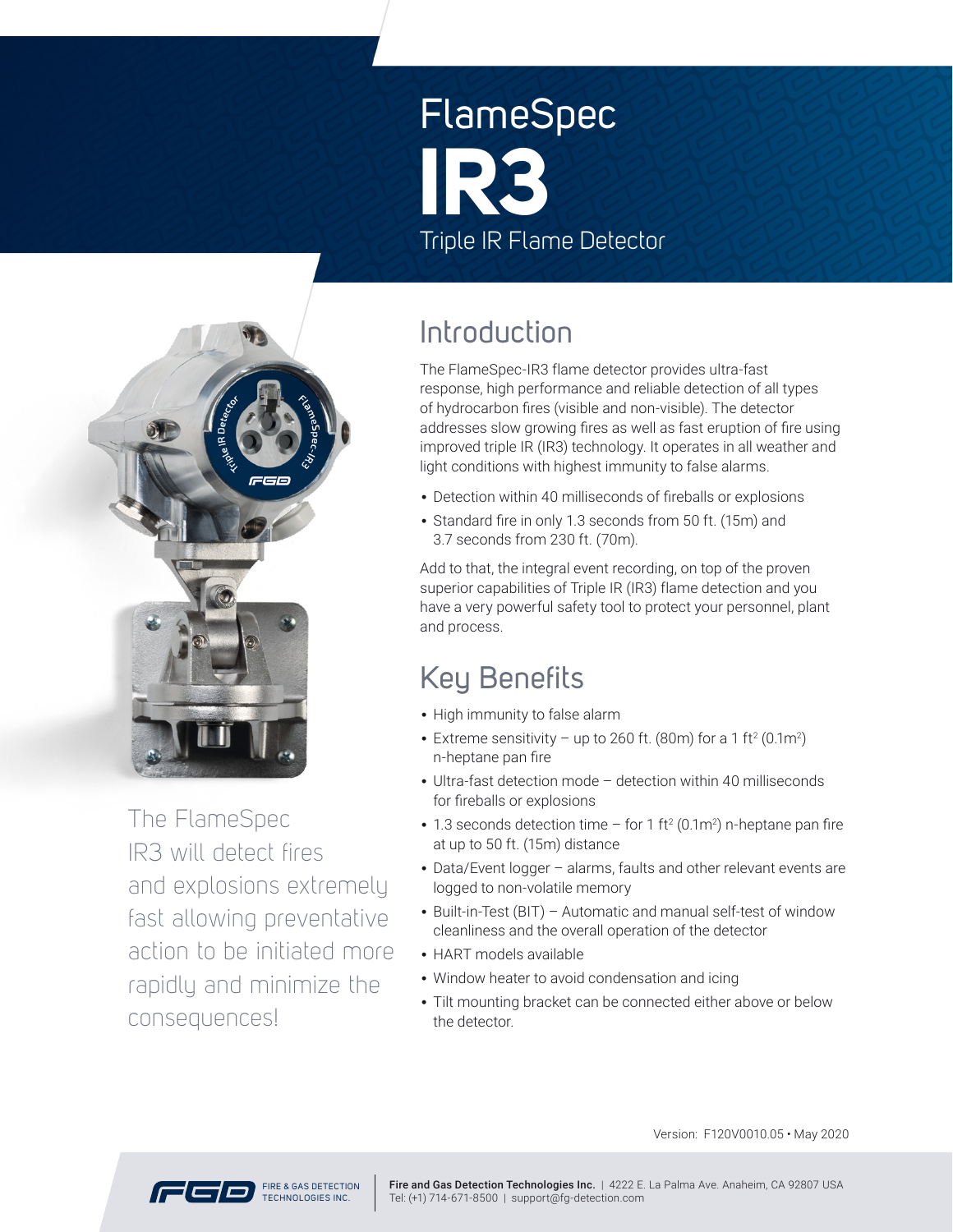# **FlameSpec-IR3**

Triple IR Flame Detector

#### Immunity to False Alarm

| <b>False Alarm Source</b>              |                              | Modulated | Unmodulated                  |          |
|----------------------------------------|------------------------------|-----------|------------------------------|----------|
|                                        | <b>Distance</b><br>ft. $(m)$ | Response  | <b>Distance</b><br>ft. $(m)$ | Response |
| Sunlight, Direct, Reflected            |                              | No Alarm  |                              | No Alarm |
| Incandescent frosted glass light, 300W | 2.0(0.6)                     | No Alarm  | 2.0(0.6)                     | No Alarm |
| Fluorescent, 70W (3x23.3W)             | 2.0(0.6)                     | No Alarm  | 2.0(0.6)                     | No Alarm |
| Electric arc                           | 2.0(0.6)                     | No Alarm  | 2.0(0.6)                     | No Alarm |
| Arc welding                            | 20.0(6.0)                    | No Alarm  | 20.0(6.0)                    | No Alarm |
| Radiation heater, 1850W                | 2.0(0.6)                     | No Alarm  | 2.0(0.6)                     | No Alarm |
| Quartz lamp (1000W) shielded           | 2.0(0.6)                     | No Alarm  | 2.0(0.6)                     | No Alarm |
| Quartz lamp (500W) non-shielded        | 2.0(0.6)                     | No Alarm  | 2.0(0.6)                     | No Alarm |
| Mercury vapor lamp 160Wx3              | 2.0(0.6)                     | No Alarm  | 2.0(0.6)                     | No Alarm |
| Car Exhausts                           | 2.0(0.6)                     | No Alarm  | 2.0(0.6)                     | No Alarm |
| Projector led                          | 2.0(0.6)                     | No Alarm  | 2.0(0.6)                     | No Alarm |
| Solenoid bell                          | 2.0(0.6)                     | No Alarm  | 2.0(0.6)                     | No Alarm |
| Soldering iron                         | 2.0(0.6)                     | No Alarm  | 2.0(0.6)                     | No Alarm |
| <b>Electric Drill</b>                  | 2.0(0.6)                     | No Alarm  | 2.0(0.6)                     | No Alarm |

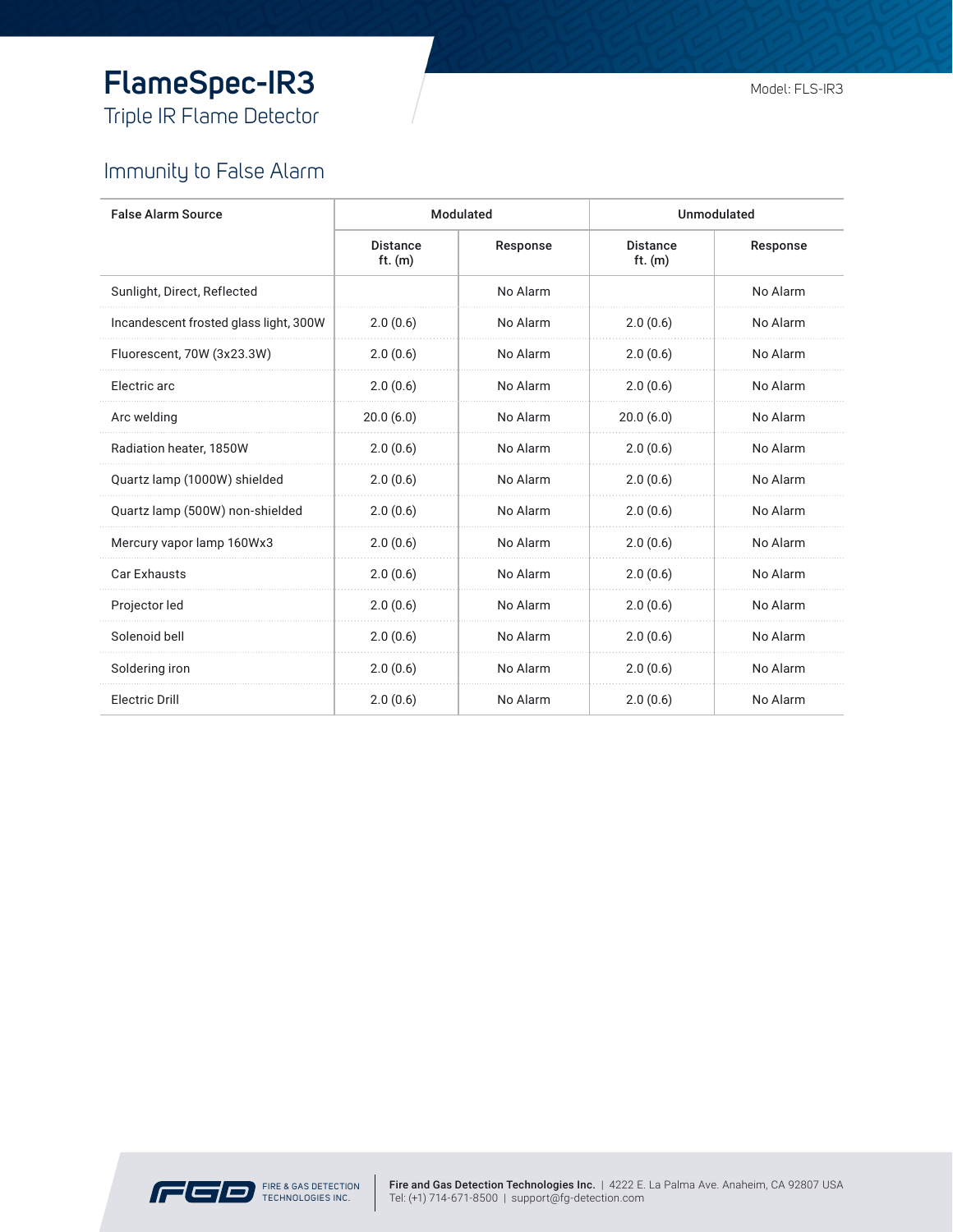## **FlameSpec-IR3**

Triple IR Flame Detector

#### Response Characteristics

| Fuel          | <b>Size</b>      | Sensitivity | <b>Distance</b><br>$ft.$ $(m)$ | Avrg Resp. Time (s) |  |
|---------------|------------------|-------------|--------------------------------|---------------------|--|
| N-Heptane     | $1 \times 1$ ft. | Extreme     | 262 (80)                       | 7.1                 |  |
| N-Heptane     | $1 \times 1$ ft. | Extreme     | 230 (70)                       | 3.7                 |  |
| N-Heptane     | $1 \times 1$ ft. | High        | 197 (60)                       | 2.7                 |  |
| N-Heptane     | $1 \times 1$ ft. | Medium      | 98 (30)                        | 2.6                 |  |
| N-Heptane     | $1 \times 1$ ft. | Low         | 49 (15)                        | 1.3                 |  |
| Gasoline      | 2 x 2 ft.        | Extreme     | 328 (100)                      | 5.3                 |  |
| Gasoline      | $1 \times 1$ ft. | Extreme     | 230 (70)                       | 2.8                 |  |
| Gasoline      | $1 \times 1$ ft. | Medium      | 98 (30)                        | 1.5                 |  |
| Methane       | 32-in Plume      | Extreme     | 148 (45)                       | 2.6                 |  |
| Methane       | 32-in Plume      | Medium      | 82 (25)                        | 0.6                 |  |
| <b>LPG</b>    | 32-in Plume      | Extreme     | 180 (55)                       | 3.7                 |  |
| <b>LPG</b>    | 32-in Plume      | High        | 148 (45)                       | 2.6                 |  |
| <b>LPG</b>    | 32-in Plume      | Medium      | 98 (30)                        | 1.4                 |  |
| LPG           | 32-in Plume      | Low         | 49 (15)                        | 1.5                 |  |
| Diesel        | $1 \times 1$ ft. | Extreme     | 164(50)                        | 2.6                 |  |
| Diesel        | $1 \times 1$ ft. | Medium      | 79 (24)                        | 3.2                 |  |
| JP5           | $2 \times 2$ ft. | Extreme     | 295 (90)                       | 9.4                 |  |
| JP5           | $1 \times 1$ ft. | Extreme     | 164(50)                        | 4.5                 |  |
| JP5           | $1 \times 1$ ft. | High        | 148 (45)                       | 4.4                 |  |
| JP5           | $1 \times 1$ ft. | Medium      | 79 (24)                        | 1.8                 |  |
| JP5           | $1 \times 1$ ft. | Low         | 39 (12)                        | 10.1                |  |
| Kerosene      | $1 \times 1$ ft. | Extreme     | 164 (50)                       | 3.6                 |  |
| Kerosene      | $1 \times 1$ ft. | Medium      | 79 (24)                        | 2.7                 |  |
| Methanol      | $1 \times 1$ ft. | Extreme     | 131 (40)                       | 4.6                 |  |
| Methanol      | $1 \times 1$ ft. | High        | 125 (38)                       | 4.2                 |  |
| Methanol      | 1 x 1 ft.        | Medium      | 75 (23)                        | 1.5                 |  |
| Methanol      | $1 \times 1$ ft. | Low         | 39 (12)                        | 1.3                 |  |
| Ethanol       | $1 \times 1$ ft. | Extreme     | 125 (38)                       | 4.7                 |  |
| Isopropanol   | $1 \times 1$ ft. | Extreme     | 180 (55)                       | 3.6                 |  |
| Isopropanol   | $1 \times 1$ ft. | Medium      | 75 (23)                        | 1.8                 |  |
| Polypropylene | $1 \times 1$ ft. | Extreme     | 115 (35)                       | 7.8                 |  |
| Polypropylene | $1 \times 1$ ft. | Medium      | 66 (20)                        | 2.1                 |  |
| Paper         | $1 \times 1$ ft. | Extreme     | 79 (24)                        | 1.1                 |  |
| Paper         | 1 x 1 ft.        | Medium      | 39 (12)                        | 1.1                 |  |